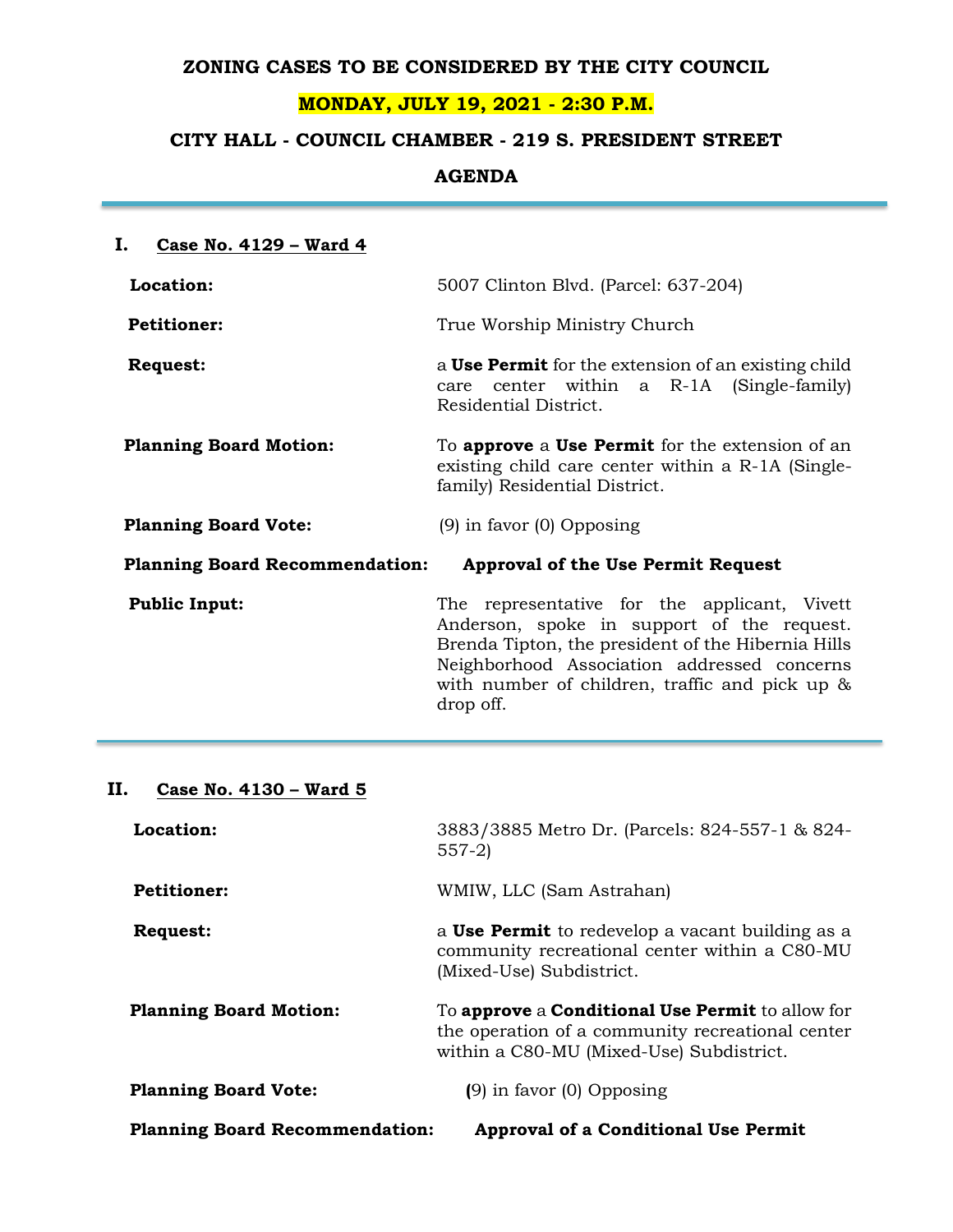**Public Input:** Other than the representative for the applicant, Robert Ireland, no one else spoke in opposition or support of the request. Lester Osborne of the Greater Bethel Baptist Church had some concerns regarding what activities would be offered at the location and if alcoholic beverages would be allowed.

### **III. Case No. 4131 – Ward 2**

| Location:                             | 5356 North State St. (Parcel: 500-1050)                                                                                                                                                                                                                                                 |  |
|---------------------------------------|-----------------------------------------------------------------------------------------------------------------------------------------------------------------------------------------------------------------------------------------------------------------------------------------|--|
| <b>Petitioner:</b>                    | Kelvin Williams                                                                                                                                                                                                                                                                         |  |
| <b>Request:</b>                       | a <b>Rezoning</b> from R-1A (Single-family) Residential<br>District & C-2 (Limited) Commercial District to C-<br>3 (General) Commercial District to create a single<br>Zoning classification for the property and to allow<br>for more development opportunities.                       |  |
| <b>Planning Board Motion:</b>         | To <b>approve</b> a <b>Rezoning</b> from $R-1A$ (Single-family)<br>Residential District & C-2 (Limited) Commercial<br>District to C-3 (General) Commercial District to<br>create a single Zoning classification for the<br>property and to allow for more development<br>opportunities. |  |
| <b>Planning Board Vote:</b>           | $(8)$ in favor $(2)$ Opposing                                                                                                                                                                                                                                                           |  |
| <b>Planning Board Recommendation:</b> | <b>Approval of the Rezoning Request</b>                                                                                                                                                                                                                                                 |  |
| <b>Public Input:</b>                  | The applicant, Kelvin Williams, spoke in support<br>of the request. Joseph & Deloris Suel spoke in<br>opposition of the request.                                                                                                                                                        |  |

## **IV. Case No. 4133 – Ward 3**

| Location:                     | 800, 816 & 818 Woodrow Wilson Ave.<br>(Parcels: 405-473, 405-471 & 405-470)                                                                                                                                                                                                                  |  |
|-------------------------------|----------------------------------------------------------------------------------------------------------------------------------------------------------------------------------------------------------------------------------------------------------------------------------------------|--|
| <b>Petitioner:</b>            | Jackson Memorial Funeral Services, LLC                                                                                                                                                                                                                                                       |  |
| <b>Request:</b>               | a <b>Rezoning</b> from C-2 (Limited) Commercial<br>District to R-4 (Limited Multi-Family) Residential<br>District to develop a residential community<br>facility.                                                                                                                            |  |
| <b>Planning Board Motion:</b> | To <b>approve</b> a <b>Rezoning</b> from $C-2$ (Limited)<br>Commercial District to R-4 (Limited Multi-Family)<br>Residential District to develop a residential<br>community facility with a <b>Special Exception</b> to<br>allow for the development of a community<br>residential facility. |  |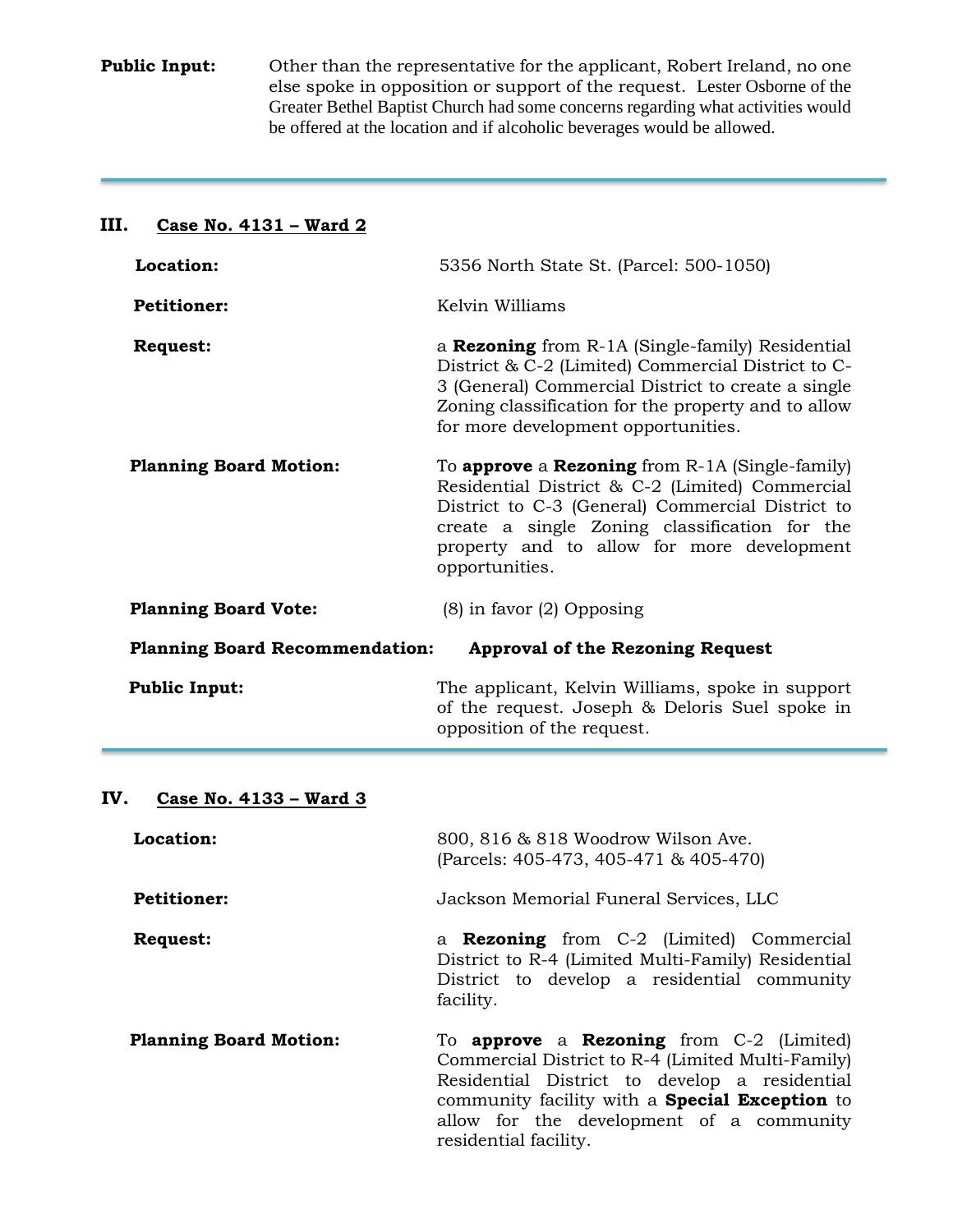| <b>Planning Board Vote:</b>           | $(9)$ in favor $(0)$ Opposing                                                                                                        |  |
|---------------------------------------|--------------------------------------------------------------------------------------------------------------------------------------|--|
| <b>Planning Board Recommendation:</b> | <b>Approval of the Rezoning Request</b> with a<br><b>Special Exception</b>                                                           |  |
| <b>Public Input:</b>                  | Other than the representative for the<br>applicant, Damian Murriel, no one else<br>spoke in opposition or support of the<br>request. |  |
|                                       |                                                                                                                                      |  |

| V.<br>Case No. 4134 - Ward 7          |                                                                                                                                                   |  |  |
|---------------------------------------|---------------------------------------------------------------------------------------------------------------------------------------------------|--|--|
| Location:                             | 1012 E. Fortification St. (Parcel: 18-63)                                                                                                         |  |  |
| <b>Petitioner:</b>                    | Fortification 1012, LLC                                                                                                                           |  |  |
| Request:                              | a <b>Use Permit</b> to allow for a neighborhood<br>restaurant within a C-1A (Restricted) Commercial<br>District.                                  |  |  |
| <b>Planning Board Motion:</b>         | To <b>approve</b> a Conditional <b>Use Permit</b> to allow for<br>neighborhood restaurant within a C-1A<br>a<br>(Restricted) Commercial District. |  |  |
| <b>Planning Board Vote:</b>           | $(9)$ in favor $(0)$ Opposing                                                                                                                     |  |  |
| <b>Planning Board Recommendation:</b> | <b>Approval of a Conditional Use Permit</b>                                                                                                       |  |  |
| <b>Public Input:</b>                  | Other than the applicant, Brad Reeves, no one<br>else spoke in opposition or support of the request.                                              |  |  |

## **VI. Special Exception and Use Permit Renewals for July 2021**

÷

### **ORDER GRANTING EXTENSION OF SPECIAL EXCEPTIONS AND USE PERMITS FOR ONE YEAR**

Coming for consideration are requests for the approval of the following for certification of renewal for one year and after the anniversary date of approval for Use Permit or Special Exceptions as follows:

| CASE NO.                 | <b>NAME</b>        | <b>LOCATION</b>                          | USE                       | <b>GRANTED</b> |
|--------------------------|--------------------|------------------------------------------|---------------------------|----------------|
| <b>SE-2482</b><br>Ward 3 | George Wilkes, Jr. | 729 Beaverbrook Dr.<br>Jackson, MS 39206 | One-Chair Barber<br>Shop  | 07/16/86       |
| <b>SE-2483</b><br>Ward 7 | Carl Lackey        | 1718 Bailey Ave.<br>Jackson, MS 39203    | Commercial Parking<br>Lot | 07/16/86       |